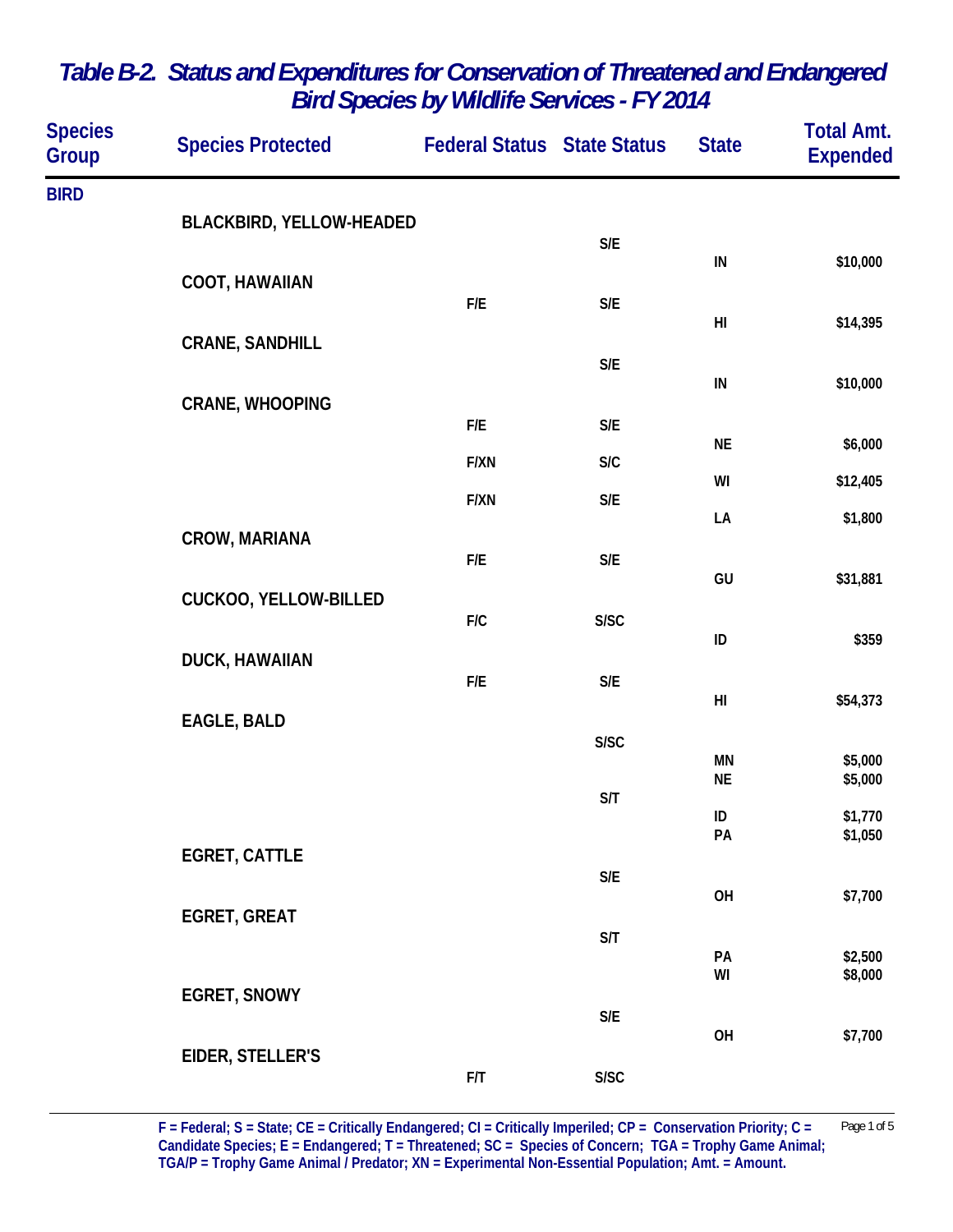| <b>Species</b><br>Group | <b>Species Protected</b>         | <b>Federal Status State Status</b> |                         | <b>State</b>     | <b>Total Amt.</b><br><b>Expended</b> |
|-------------------------|----------------------------------|------------------------------------|-------------------------|------------------|--------------------------------------|
| <b>BIRD</b>             |                                  |                                    |                         |                  |                                      |
|                         | EIDER, STELLER'S                 | F/T                                | S/SC                    |                  |                                      |
|                         | <b>FALCON, PEREGRINE</b>         |                                    |                         | AK               | \$55,301                             |
|                         |                                  |                                    | S/E                     | ${\sf IN}$       | \$45,000                             |
|                         |                                  |                                    | S/T                     | IL               | \$400                                |
|                         |                                  |                                    | S/E                     | <b>MO</b>        | \$34,000                             |
|                         | <b>GOOSE, HAWAIIAN</b>           | F/E                                | S/E                     |                  |                                      |
|                         | HARRIER, NORTHERN                |                                    |                         | H <sub>l</sub>   | \$45,303                             |
|                         |                                  |                                    | $\mathsf{S}/\mathsf{E}$ | $\sf IN$         | \$25,000                             |
|                         | HERON, BLACK-CROWNED NIGHT       |                                    | S/T                     |                  |                                      |
|                         |                                  |                                    |                         | OH<br>PA         | \$7,700<br>\$2,500                   |
|                         | LARK, STREAKED HORNED            | F/T                                | $\mathsf{S}/\mathsf{E}$ |                  |                                      |
|                         | MOORHEN, HAWAIIAN COMMON         |                                    |                         | <b>WA</b>        | \$0                                  |
|                         |                                  | F/E                                | S/E                     | H <sub>l</sub>   | \$14,395                             |
|                         | MURRELET, MARBLED                | F/T                                | $\mathsf{S}/\mathsf{E}$ |                  |                                      |
|                         | <b>OWL, HAWAIIAN SHORT-EARED</b> |                                    |                         | CA               | \$10,000                             |
|                         |                                  |                                    | S/E                     | HI               | \$25,029                             |
|                         | OWL, SHORT-EARED                 |                                    | $\mathsf{S}/\mathsf{E}$ |                  |                                      |
|                         |                                  |                                    |                         | IL<br>${\sf IN}$ | \$500<br>\$5,000                     |
|                         | PELICAN, AMERICAN WHITE          |                                    | S/SC                    |                  |                                      |
|                         | PELICAN, BROWN                   |                                    |                         | WI               | \$10,000                             |
|                         |                                  |                                    | S/E                     | TX               | \$1,885                              |
|                         | PLOVER, CUBAN SNOWY              |                                    | S/T                     |                  |                                      |

**F = Federal; S = State; CE = Critically Endangered; CI = Critically Imperiled; CP = Conservation Priority; C =** Page 2 of 5 Candidate Species; E = Endangered; T = Threatened; SC = Species of Concern; TGA = Trophy Game Animal; **TGA/P = Trophy Game Animal / Predator; XN = Experimental Non-Essential Population; Amt. = Amount.**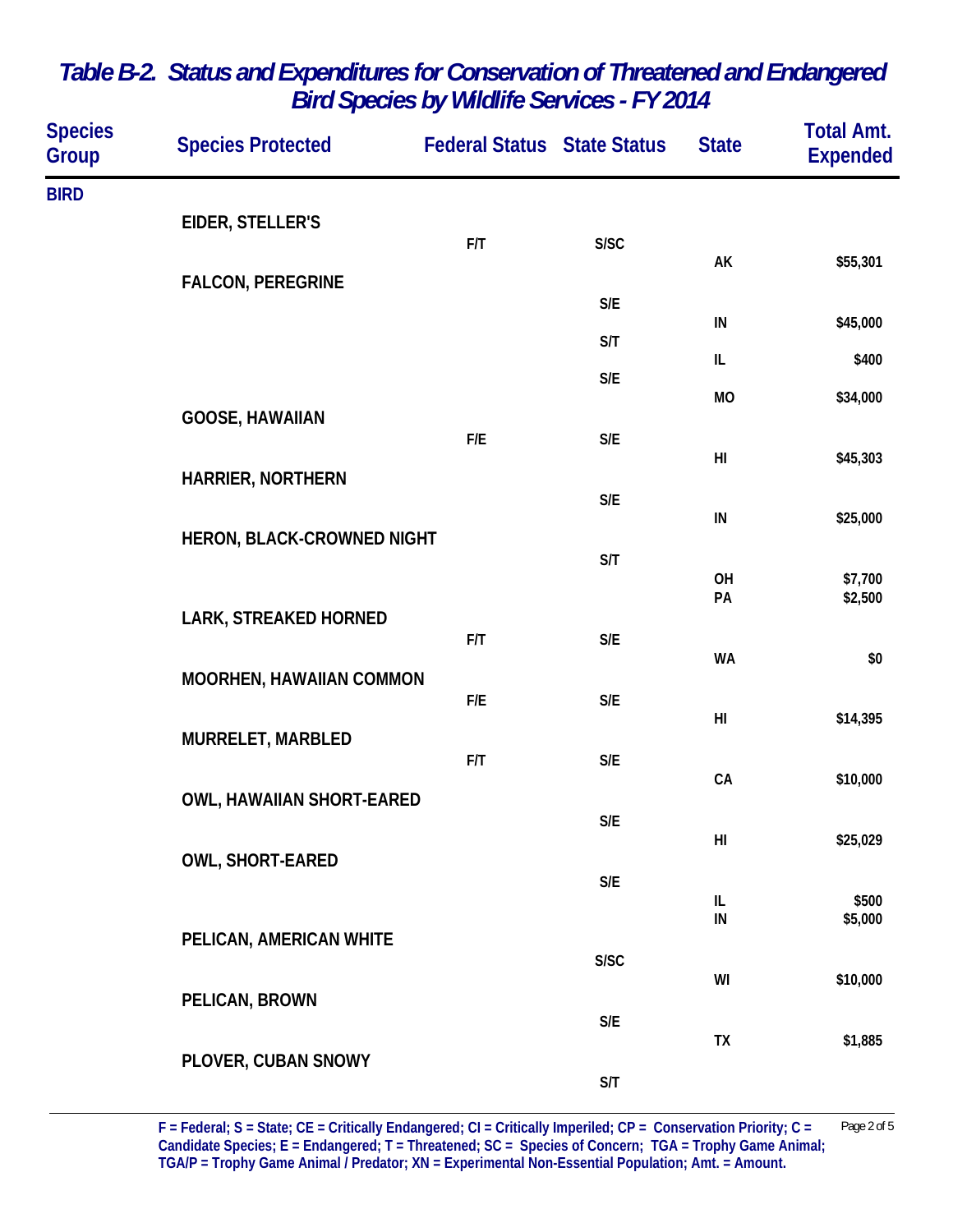| <b>Species</b><br><b>Group</b> | <b>Species Protected</b>            | <b>Federal Status State Status</b> |                         | <b>State</b>         | <b>Total Amt.</b><br><b>Expended</b> |
|--------------------------------|-------------------------------------|------------------------------------|-------------------------|----------------------|--------------------------------------|
| <b>BIRD</b>                    |                                     |                                    |                         |                      |                                      |
|                                | PLOVER, CUBAN SNOWY                 |                                    | S/T                     |                      |                                      |
|                                |                                     |                                    |                         | FL.                  | \$17,444                             |
|                                | PLOVER, PIPING                      | F/E                                | S/E                     |                      |                                      |
|                                |                                     |                                    |                         | MI                   | \$30,000                             |
|                                |                                     | F/T                                | S/E                     | WI                   | \$767                                |
|                                |                                     |                                    |                         | МE<br>NJ             | \$20,766<br>\$4,490                  |
|                                |                                     | F/T                                | S/T                     | CT                   | \$4,125                              |
|                                |                                     |                                    |                         | FL.                  | \$17,284                             |
|                                |                                     |                                    |                         | MT                   | \$1,261                              |
|                                |                                     |                                    |                         | <b>NE</b>            | \$27,455                             |
|                                |                                     |                                    |                         | R <sub>l</sub><br>VA | \$12,000<br>\$38,050                 |
|                                | PLOVER, SNOWY                       |                                    |                         |                      |                                      |
|                                |                                     | F/T                                | S/E                     | <b>WA</b>            | \$20,000                             |
|                                | PLOVER, WESTERN SNOWY               |                                    |                         |                      |                                      |
|                                |                                     | F/T                                | S/SC                    | ${\sf CA}$           | \$298,022                            |
|                                |                                     | F/T                                | S/T                     |                      |                                      |
|                                | PLOVER, WILSON'S                    |                                    |                         | <b>OR</b>            | \$108,216                            |
|                                |                                     |                                    | S/E                     | VA                   |                                      |
|                                | PRAIRIE-CHICKEN, ATTWATER'S GREATER |                                    |                         |                      | \$38,050                             |
|                                |                                     | F/E                                | $\mathsf{S}/\mathsf{E}$ |                      |                                      |
|                                |                                     |                                    |                         | TX                   | \$7,500                              |
|                                | PRAIRIE-CHICKEN, LESSER             | F/T                                | S/E                     |                      |                                      |
|                                |                                     |                                    |                         | <b>NM</b>            | \$4,000                              |
|                                | PUFFIN, ATLANTIC                    |                                    |                         |                      |                                      |
|                                |                                     |                                    | S/T                     | ME                   | \$993                                |
|                                | RAIL, CALIFORNIA CLAPPER            |                                    |                         |                      |                                      |
|                                |                                     | F/E                                | S/E                     | ${\sf CA}$           | \$220,919                            |
|                                | RAIL, LIGHT-FOOTED CLAPPER          |                                    |                         |                      |                                      |
|                                |                                     | F/E                                | $\mathsf{S}/\mathsf{E}$ |                      |                                      |
|                                | SAGE-GROUSE, GREATER                |                                    |                         | ${\sf CA}$           | \$33,938                             |
|                                |                                     |                                    |                         |                      |                                      |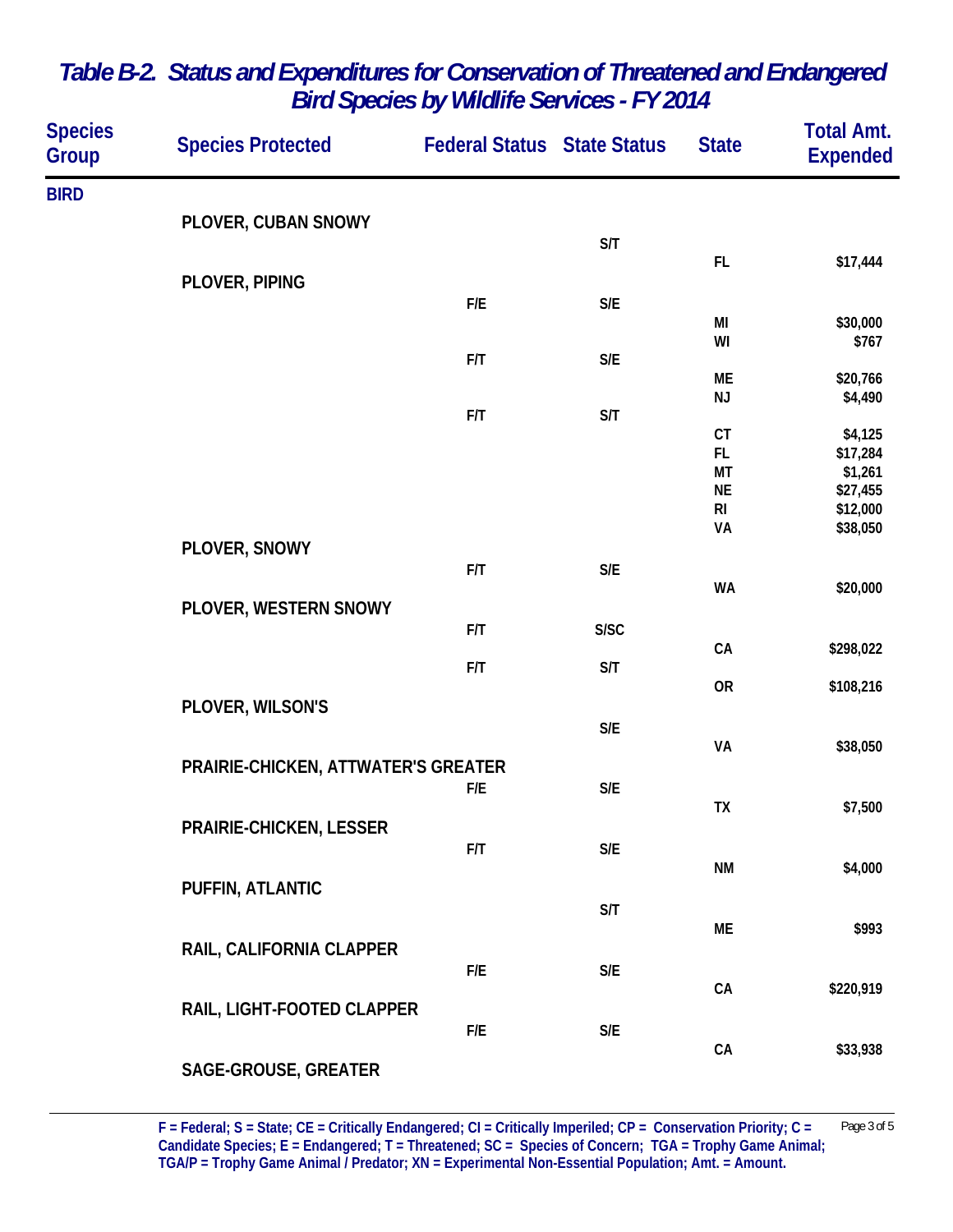| <b>Species</b><br>Group | <b>Species Protected</b> | <b>Federal Status State Status</b> |                         | <b>State</b>   | <b>Total Amt.</b><br><b>Expended</b> |
|-------------------------|--------------------------|------------------------------------|-------------------------|----------------|--------------------------------------|
| <b>BIRD</b>             |                          |                                    |                         |                |                                      |
|                         | SAGE-GROUSE, GREATER     |                                    | S/SC                    |                |                                      |
|                         |                          | F/C                                | S/SC                    | UT             | \$75,000                             |
|                         |                          | F/C                                | <b>SGCN</b>             | ID             | \$62,431                             |
|                         | SAGE-GROUSE, GUNNISON    |                                    |                         | <b>WY</b>      | \$149,641                            |
|                         |                          | F/T                                | S/SC                    | UT             | \$1,000                              |
|                         | <b>SKIMMER, BLACK</b>    |                                    |                         |                |                                      |
|                         |                          |                                    | $\mathsf{S}/\mathsf{E}$ | NJ             | \$4,490                              |
|                         | <b>STILT, HAWAIIAN</b>   | F/E                                | $\mathsf{S}/\mathsf{E}$ |                |                                      |
|                         | <b>SWAN, TRUMPETER</b>   |                                    |                         | H <sub>l</sub> | \$82,504                             |
|                         |                          |                                    | S/T                     | OH             | \$125,000                            |
|                         | SWIFTLET, MARIANA GRAY   | F/E                                |                         |                |                                      |
|                         |                          |                                    | S/E                     | GU             | \$78,738                             |
|                         | <b>TERN, ARCTIC</b>      |                                    | S/SC                    |                |                                      |
|                         |                          |                                    | S/T                     | MA             | \$4,088                              |
|                         | TERN, CALIFORNIA LEAST   |                                    |                         | ME             | \$993                                |
|                         |                          | F/E                                | $\mathsf{S}/\mathsf{E}$ | ${\sf CA}$     | \$384,734                            |
|                         | TERN, COMMON             |                                    | S/SC                    |                |                                      |
|                         |                          |                                    |                         | CT<br>MA       | \$0<br>\$25,877                      |
|                         |                          |                                    | S/T                     | MN             | \$2,500                              |
|                         | TERN, GULL-BILLED        |                                    |                         |                |                                      |
|                         |                          |                                    | S/T                     | VA             | \$7,271                              |
|                         | <b>TERN, LEAST</b>       |                                    | $\mathsf{S}/\mathsf{E}$ |                |                                      |
|                         |                          |                                    |                         | ME<br>NJ       | \$993<br>\$4,490                     |
|                         |                          |                                    | S/SC                    |                |                                      |

**F = Federal; S = State; CE = Critically Endangered; CI = Critically Imperiled; CP = Conservation Priority; C =** Page 4 of 5 **Candidate Species; E = Endangered; T = Threatened; SC = Species of Concern; TGA = Trophy Game Animal; TGA/P = Trophy Game Animal / Predator; XN = Experimental Non-Essential Population; Amt. = Amount.**